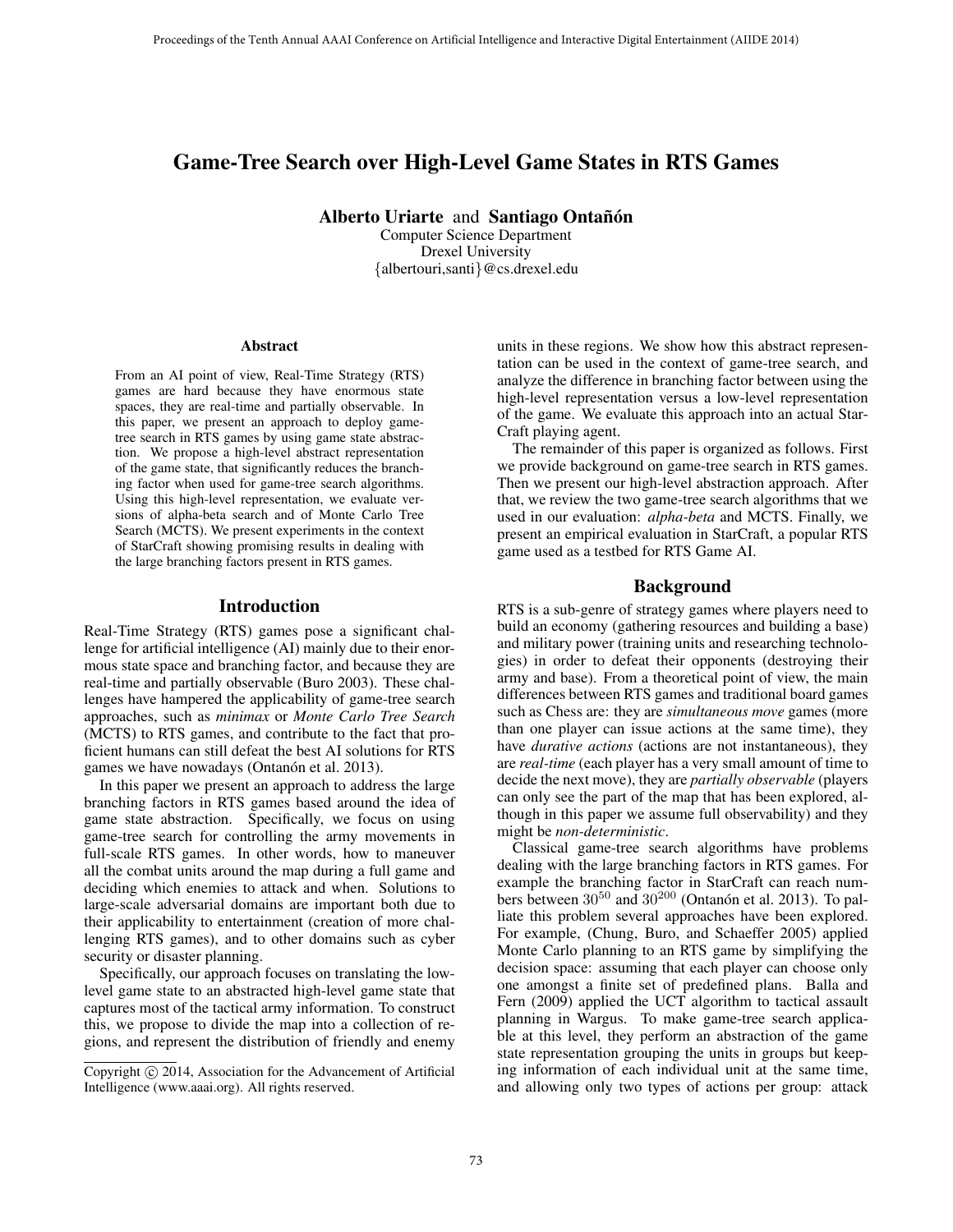and merge with another group. *Alpha-beta* has been used in scenarios with *simultaneous moves* (Saffidine, Finnsson, and Buro 2012) and Churchill et al. (Churchill, Saffidine, and Buro 2012) extended it with *durative actions*, being able to handle situations with up to eight versus eight units without using abstraction. An improvement of this work is presented in (Churchill and Buro 2013), where they defined scripts to improve the move-ordering; and experiments with UCT considering durations and a Portfolio Greedy Search; showing good results in larger combat scenarios than before. Ontañón (2013) presented a MCTS algorithm called NaïveMCTS specifically designed for RTS games, and showed it could handle full-game, but in the context of a simple RTS game. Some work has been done also using Genetic Algorithms and High Climbing methods (Liu, Louis, and Nicolescu 2013) or Reinforcement Learning (Jaidee and Muñoz-Avila 2012).

In this paper we build upon some of those ideas to present an approach that combines game state abstraction with scalable game-tree search approaches to handle the army strategy in RTS games.

# High-level Abstraction in RTS Games

In order to deploy game-tree search in RTS games, we defined an abstraction mechanism that provides a high-level representation of the game state. In the following subsections, we describe the different elements involved in this abstraction: game state, action space, and mapping from lowlevel game state representation to high-level representation.

#### State Representation

Since we focus on controlling combat units, our high-level representation focuses on placement of those units in the game state. Moreover, instead of representing the exact location of groups of units, we use a high-level representation of the map, by dividing it into a set of regions using Perkins algorithm (Perkins 2010), implemented in the BWTA library. This algorithm decomposes the map into a set of regions connected by chokepoints. Let us call  $R'$  to the set of regions, and  $C$  to the set of chokepoints resulting from this analysis. From this information, we generate a set of regions R, where each region is a set of tiles from the map, and the union of all regions in  $R$  is the complete set of walkable tiles in the map.  $R$  is defined as follows:

- For each chokepoint  $c \in C$ , there is an region  $r \in R$ containing all the cells whose distance to the center of c is smaller than the radius of the chokepoint (defined by BWTA).
- For each region  $r' \in R'$ , there is a region  $r \in R$  containing all the cells from region  $r'$  that are not part of any region generated from a chokepoint.

As a result we have an abstract interpretation of our map as a set of *n* regions  $R = \{r_1, ..., r_n\}$ , (similarly to the representation proposed by Synnaeve and Bessière (2012)). In Figure 1 we can see a snapshot of a game state and its abstract representation, where we can appreciate the region decomposition (each region  $r_i$  is labeled by its index i), and



Figure 1: Top image is a snapshot of a StarCraft game. Bottom image illustrates the representation of a game state using our high-level abstraction with the ID of each region.

where non walkable regions in gray. Since the map is invariant through all the game, this process only has to be done once, at the beginning of the game. Moreover, in order to speed up our calculations later on, we precompute a matrix with all the distances between the center points of each pair of regions.

As we stated before, we focus on combat units. Hence, we only include those in the abstract representation, and ignore all the workers and buildings (except the command center buildings). We include the command centers because we are using them as an indicators of where the enemy created bases, since this helps the search algorithm in knowing what regions to attack or to defend in the absence of combat units. Otherwise our army would be "blind" and unable to attack the enemy base or defend our bases unless there are combat units to attack or defend. The remaining units are grouped by unit type and region. Thus, the whole game state is represented as a matrix with one row per unit type and region, and the following columns (illustrated in Table 1):

- *Player*. Which player controls this group.
- *Type*. Type of units in this group.
- *Size*. Number of units forming this group.
- *Region*. Which region is this group in.
- *Order*. Which order is this group currently performing.
- *Target*. If the order requires, the ID of the target region (e.g. towards which region is the group moving).
- *End*. In which game frame is the order estimated to finish.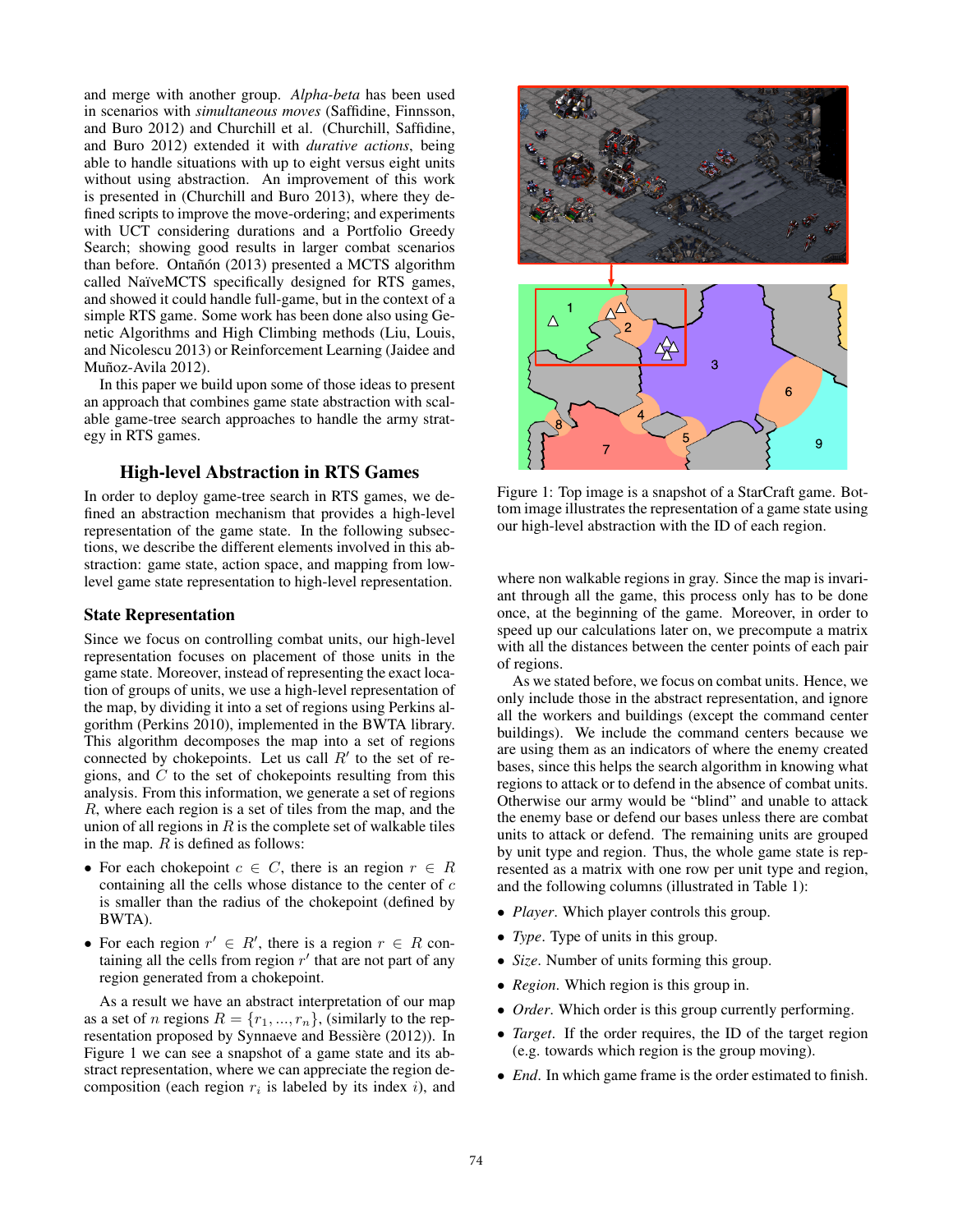Table 1: Grouped units in the high-level abstraction.

| Player | Type    | <i>Size</i> | Rgn. | Order | Target | End |
|--------|---------|-------------|------|-------|--------|-----|
|        | Base    |             |      | N/A   |        |     |
|        | Tank    |             |      | Move  |        | 230 |
|        | Vulture |             |      | Idle  |        | 400 |

### Actions

Let us now define the set of actions that a player can perform given a high-level representation of the game state. We define the following set of possible actions for each high-level group: *N/A*, *Move*, *Attack* and *Idle*:

- *N/A*: only for buildings as they cannot perform any action,
- *Move*: move to an adjacent region,
- *Attack*: attack any enemy in the current region, and
- *Idle*: do nothing during 400 frames.

For example, the groups of player 1 in the game state in Table 1 can execute the following actions:

- Base will be stuck in *N/A* for the whole game since buildings cannot perform any other action in our high-level representation (we only consider combat).
- Assuming that the Tanks were not executing any action, they could *Move* to region 3 or 1, or stay *Idle*. They cannot *Attack* since there is no enemy in the same region (2).
- Assuming that the Vultures were not executing any action, they can *Move* to regions 2, 4, 5 or 6, or stay *Idle*.

Thus, since player 1 can issue any combination of those actions to her units, the branching factor of this example is  $(1) \times (2+1) \times (4+1) = 15$ . An important aspect to analyze is how much does this high-level representation reduce the branching factor with respect to having a low-level representation. To answer that, we analyzed the branching factor in StarCraft game states every 400 frames during a regular game. Figure 2 shows the branching factor from three points of view: *Low Level* is the actual branching factor of StarCraft when all actions of all units are considered in the low-level game state representation, *SparCraft* is a simplified branching factor of the low-level game state only considering combat units (as calculated by the combat simulator SparCraft<sup>1</sup> (Churchill, Saffidine, and Buro 2012)), and *High Level*, which the branching factor using our high-level representation. As expected, the branching factor using the lowlevel representation of the game state is too large for gametree search approaches (reaching values of up to  $10^{300}$  in our experiment). Our high-level abstraction is able to keep the branching factor relatively low (reaching a peak of about  $10^{10}$ ). The branching factor considered by SparCraft is in between, but still many orders of magnitude larger (reading more than  $10^{200}$ ).

### Mapping Low-Level and High-Level States

The goal of our high-level abstraction is to use a gametree search for high-level control of combat units in actual



Figure 2: Comparison of the branching factor using our high-level representation with respect to the branching factor using the low-level StarCraft game states and SparCraft abstraction.

full-scale RTS games like StarCraft. Therefore, in order to employ it, we need to define a mapping between low-level states and high-level states that is to be used while playing the game. Moreover, our search process does not produce the exact micro actions that the combat units need to perform, but high-level actions such as moving from one region to another, or attacking a particular enemy group. Thus, we assume that there is a low-level agent that translates the lowlevel state to our high-level representation and then is capable of translating the actions defined above (*N/A*, *Move*, *Attack*, *Idle*) into actual low-level micro actions.

Most StarCraft bots are decomposed in several individual agents that perform different tasks in the game, such as scouting, construction, etc. (Ontanón et al. 2013). One of such agents is typically in charge of combat units, and is in charge of controlling a military hierarchy architecture. The high-level game-tree search approach presented in this paper is designed to replace such agent. Figure 3 shows the military hierarchy architecture used in the StarCraft bot used in our experiments (Uriarte and Ontañón 2012), and where our high-level game-tree search is injected (*abstract layer*). As described above, our high-level search process assigns actions to groups of units. Our StarCraft bot uses the intermediate concept of *squads* to control groups of units, which is analogous to the concept of groups in the high-level representation. Unfortunately, generating the set of group in a given low-level game state given the set of squads is not trivial, since, for example, units in a given squad might appear to split in two groups when moving from one region to another, as some units arrive earlier than others, thus breaking squad continuity. Additionally, if two squads with units of the same type arrive to the same region, they would be grouped together into a single large group according to the high-level representation, which might not be desirable.

To address these problems, given a squad  $q$  in the lowlevel, we add each unit  $u \in q$  to the high-level group, recording which high-level group the unit is being mapped to. Once all the units in the squad have been added to the highlevel state, all the units are reassigned to the high-level group to which most of the units in  $q$  had been assigned. During

<sup>1</sup> https://code.google.com/p/sparcraft/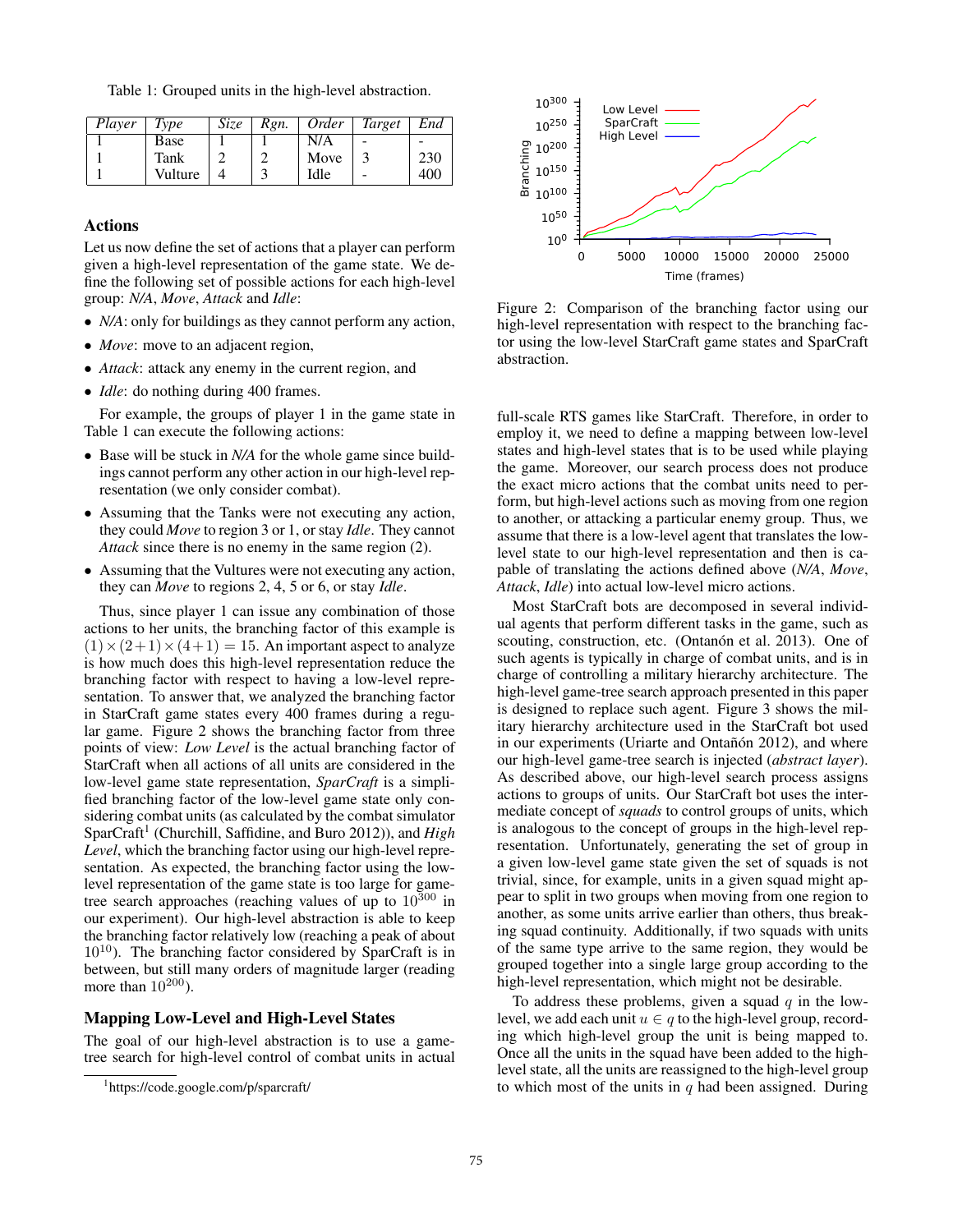

Figure 3: The different layers of abstraction from Low-Level Game State to High-Level Game State.

this process, the *abstract layer* records the set of squads that were mapped to each of the high-level groups (notice that a high-level group can have more than one squad since two different squads in the same region and with the same unit type, will be one unique high-level group).

Once the low-level state has been mapped to a high-level game state, we can use a game-tree search algorithm to get an action for each group (which can be mapped to orders for each squad for execution by the other agents of the StarCraft playing bot). Since RTS games are real-time, we perform a search process periodically (every 400 game frames), and after each iteration, the orders that each different squad is executing are updated if different from the one the squad is currently executing.

### High-Level Game-Tree Search

The previous section has described our high-level game state representation, and how to compute the set of actions in a given game state (corresponding to the children states of a given state in the game-tree), how to map low-level states to high-level states and how to map high-level actions to low-level actions. However, two more pieces are required in order to perform game-tree search. The first one is a *state forwarding* function that can roll the game forward using the high-level game state representation, and the second one is the *state evaluation* function. The next subsections explain a basic way to have this; and then we explain two different game-tree search algorithms that we experimented with (ABCD (Churchill, Saffidine, and Buro 2012) and MCTSCD) that can exploit the high-level game state representation presented in this paper.

### High-Level State Forwarding

As we already explained, one of the particularities of RTS games is that they have *simultaneous* and *durative* actions. For this reason we need a state forwarding process that can simulate the game for as many frames as needed to reach the next decision point (a game state node where at least one player can execute an action).

Our high-level state forwarding has two components:

- End frame action prediction. Given a durative action (*Move*, *Attack* or *Idle*) for a group g, we predict in which game frame the action will be finished. For *Move*, we get the group velocity  $g.velocity$  (all the units of the group are the same unit type) and the group location  $g$ . *location*, and target region m.target. Using the region distance matrix previously computed, we can apply the formula  $g.velocity \times distanceMatrix[g.location][m.target]$  to get the expected end frame. For *Attack*, we compute the minimum amount of time to finish the battle. To get this we use the *Damage Per Frame* (DPF) of each group in the region in conflict and the total *Hit Points* (HP) of each group. Then we apply the following equation  $timeToKill_{enemy} = enemy_{HP}/self_{DPF}$  to get both times and the minimum is when the battle will end. The *Idle* action always takes 400 frames.
- Simulation. When we reach a state where none of the players can make a move, then we identify the action with the smallest *end* time and forward the game time to that moment. At this point we need to update the outcome of the finished actions. For the *Move* action we only need to update the group position with the target position. For the *Attack* action we remove all the units of the defeated group, and we also remove the units that the defeated group can manage to kill before being destroyed. Since this is only an approximation we consider that the survivors are taking damage in a sequential fashion rather than an even spread.

#### High-Level State Evaluation

A game state evaluation helps us to define how good or bad is a non terminal state (or how promising it is). In our experiments we use a simple game state evaluation where we use the *destroy score* of a unit. This score is defined by StarCraft and it is related to the value of the resources needed to produce that unit. So, given a set of high-level friendly groups  $F$  of size  $n$  and a set of high-level enemy groups  $E$  of size  $m$ , we calculate the following reward:  $score = \sum_{1}^{n} (F_i.size \times F_iव) score) - \sum_{1}^{m} (E_j.size \times$  $E_i$ .destroy $Score$ ).

### High-Level ABCD

To determine whether our high-level abstraction captures enough information of the game state to produce meaningful actions, we experimented with two different game-tree search algorithms. The first one is a variant of *alpha-beta* search capable of dealing with simultaneous moves and durative actions defined by Churchill et al. (Churchill, Saffidine, and Buro 2012) called ABCD (Alpha-Beta Considering Durations). They showed how this algorithm can be applied to handle low-level control for small scale combat situations in RTS games. ABCD does not automatically alternate between players, instead it determines the next player that can do a move based on the duration of the actions that are currently being executed. In game states where both players can issue actions simultaneously, ABCD defines a policy to establish the order of the player to move. In their work they experimented with two policies: RAB (Random-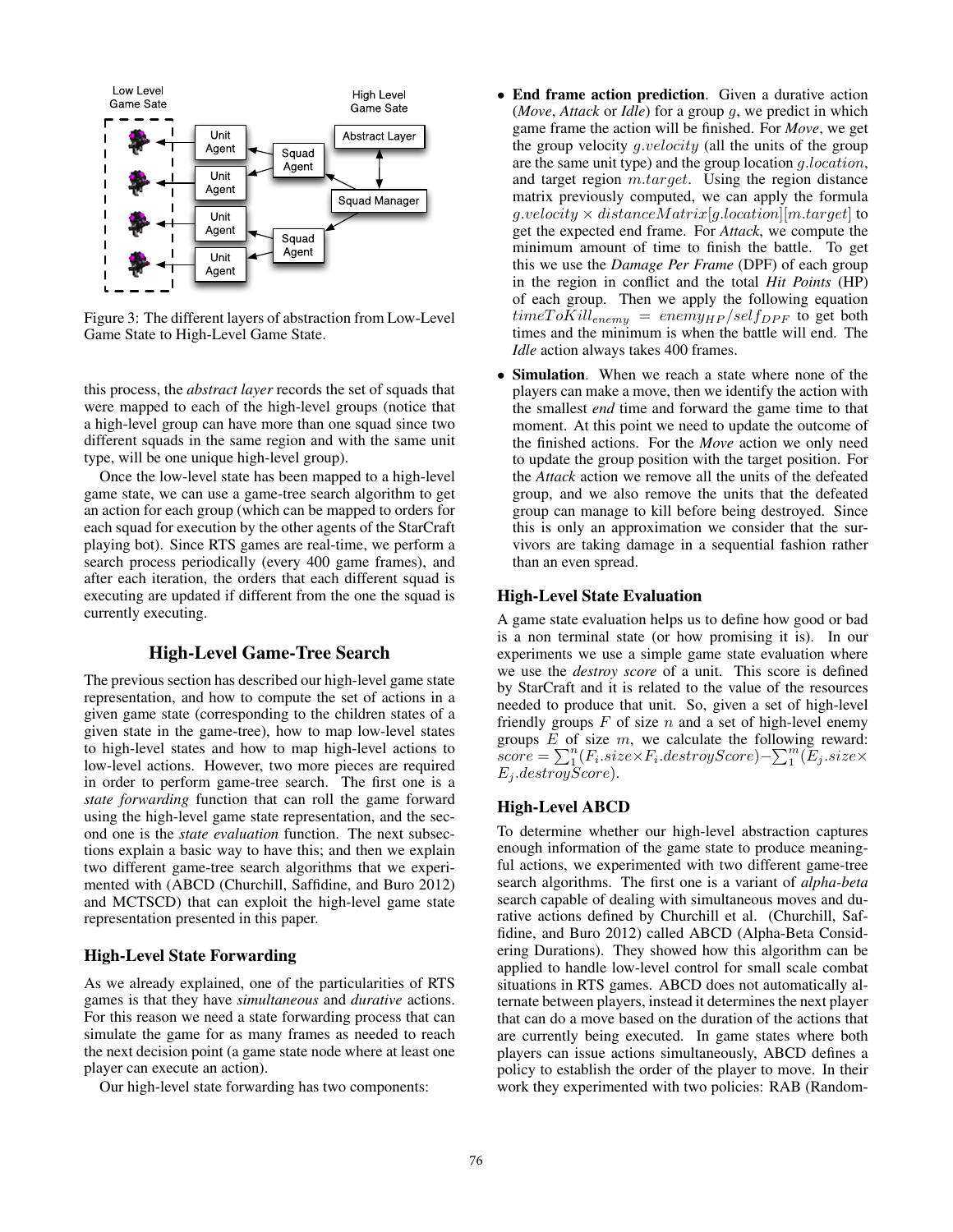#### Algorithm 1 MCTS Considering Durations

|     | 1: function MCTSSEARCH $(s_0)$                             |  |  |  |  |  |
|-----|------------------------------------------------------------|--|--|--|--|--|
| 2:  | $n_0 \leftarrow$ CREATENODE( $s_0$ , $\emptyset$ )         |  |  |  |  |  |
| 3:  | while withing computational budget do                      |  |  |  |  |  |
| 4:  | $n_l \leftarrow$ TREEPOLICY $(n_0)$                        |  |  |  |  |  |
| 5:  | $\triangle \leftarrow$ DEFAULTPOLICY $(n_l)$               |  |  |  |  |  |
| 6:  | $\text{BACKUP}(n_l, \triangle)$                            |  |  |  |  |  |
| 7:  | <b>return</b> (BESTCHILD $(n_0)$ ). <i>action</i>          |  |  |  |  |  |
| 8:  |                                                            |  |  |  |  |  |
| 9:  | function CREATENODE $(s, n_0)$                             |  |  |  |  |  |
| 10: | $n.parent \leftarrow n_0$                                  |  |  |  |  |  |
| 11: | $n. last Simult \leftarrow n_0. last Simult$               |  |  |  |  |  |
| 12: | $n-player \leftarrow \text{PLAYERToMove}(s, n-lastSimult)$ |  |  |  |  |  |
| 13: | if BOTHCANMOVE $(s)$ then                                  |  |  |  |  |  |
| 14: | $n. last Simult \leftarrow n. player$                      |  |  |  |  |  |
| 15: | return $n$                                                 |  |  |  |  |  |
| 16: |                                                            |  |  |  |  |  |
|     | 17: function DEFAULTPOLICY $(n)$                           |  |  |  |  |  |
| 18: | $lastSimult \leftarrow n-lastSimult$                       |  |  |  |  |  |
| 19: | $s \leftarrow n.s$                                         |  |  |  |  |  |
| 20: | while withing computational budget do                      |  |  |  |  |  |
| 21: | $p \leftarrow$ PLAYERTOMOVE(s, last Simult)                |  |  |  |  |  |
| 22: | <b>if</b> BOTHCANMOVE $(s)$ then                           |  |  |  |  |  |
| 23: | $lastSimult \leftarrow p$                                  |  |  |  |  |  |
| 24: | simulate game $s$ with a policy and player $p$             |  |  |  |  |  |
| 25: | <b>return</b> s.reward                                     |  |  |  |  |  |

Alpha-Beta presented by (Kovarsky and Buro 2005)), that randomizes the player that will play first in each simultaneous node; and *Alt*, which alternates between players. They report better results with the *Alt* policy in their experiments, which is the one we employed in our work.

# High-Level MCTS Considering Durations (MCTSCD)

MCTS is a family of algorithms which is better suited with games with large branching factors than the variants of *minimax*. The main concept of MCTS is that the value of a state may be approximated using repeated stochastic simulations from the given state until a leaf node (or a terminal condition). There are two important parts: the *tree policy* is used to balance the *exploration* (look in areas that have not been explored yet) and *exploitation* (look at the most promising areas of the tree); the other part is the *default policy* used to simulate games until a terminal node is reached. The simplest default policy that can be used to run the simulations is selecting uniform random actions for each player.

Research exists on adapting MCTS to games with *simultaneous moves* (Teytaud and Flory 2011; Churchill and Buro 2013; Ontañón 2013). In our approach we modify a standard MCTS algorithm using an  $\epsilon$ -greedy tree policy to be able to process simultaneous and durative actions, and we call it Monte Carlo Tree Search Considering Durations (MCTSCD). Another recently defined MCTS-variant that considers simultaneous and durative actions is UCTCD (Churchill and Buro 2013). Al-

gorithm 1 shows the pseudocode of the MCTSCD algorithm, where the simultaneous move policy is defined in PLAYERTOMOVE(state, lastSimultaneousPlayer).

### Experimental Evaluation

In order to evaluate the performance of our approach, we used the RTS game StarCraft. We incorporated our abstraction layer into a StarCraft bot (Uriarte and Ontañón 2012) and evaluated the performance of using both ABCD and MCTSCD to command our army during a real game. The following subsections present our experimental setup and the results of our experiments.

### Experimental Setup

Dealing with partial observability, due the *fog of war* in Star-Craft is out of scope in this paper. Therefore we disable the fog of war in order to have perfect information of the game. We also limited the length of a game to avoid situations where our bot is unable to win because it cannot find all the opponent's units (StarCraft ends when all the opponent units are destroyed). In the StarCraft AI competition the average game length is about 21,600 frames (15 minutes), and usually the resources of the initial base are gone after 26,000 frames (18 minutes). Therefore, we decided to limit the games to 20 minutes (28,800 frames). If we reach the timeout we evaluate the current game state using the evaluation function to decide who won the game.

In our experiments, we perform one high-level search every 400 frames, and we pause the game while the search is taking place for experimentation purposes. As part of our future work, we want to explore splitting the search along several game frames, instead of pausing the game.

For ABCD we defined the following limits. First, the maximum depth is limited to 3. Second, the number of children to be considered at each node in the tree is limited to 100,000 nodes (given that the branching factor can grow enormously towards the mid game). And finally, we limited the ABCD execution to 30 seconds, that means that if our search is taking longer than that, after 30 seconds, ABCD will start to close all the open nodes to return the best actions found so far. In the case of MCTSCD we use a  $\epsilon$ -greedy tree policy with  $\epsilon = 0.2$ , a random move selection for the *default policy* and an *Alt* policy to decide which player will play first in a simultaneous node. We also limit the depth of the *tree policy* to 10, and run MCTSCD for 2,000 playouts with a length of 7,200 game frames.

We used two different tournament StarCraft maps (Benzene and Destination) for our evaluation and run 40 games on each one of the maps with our bot playing the Terran race against the built-in Terran AI of StarCraft. We also compare the results against a highly optimized scripted version (participating in the StarCraft AI competition in recent years).

### Results

Table 2 shows the results we obtained with each algorithm against the built-in AI. The columns labeled as *Avg. Eval* and  $\% > 0$  show the average value of the evaluation function at the end of the game, and the percentage of games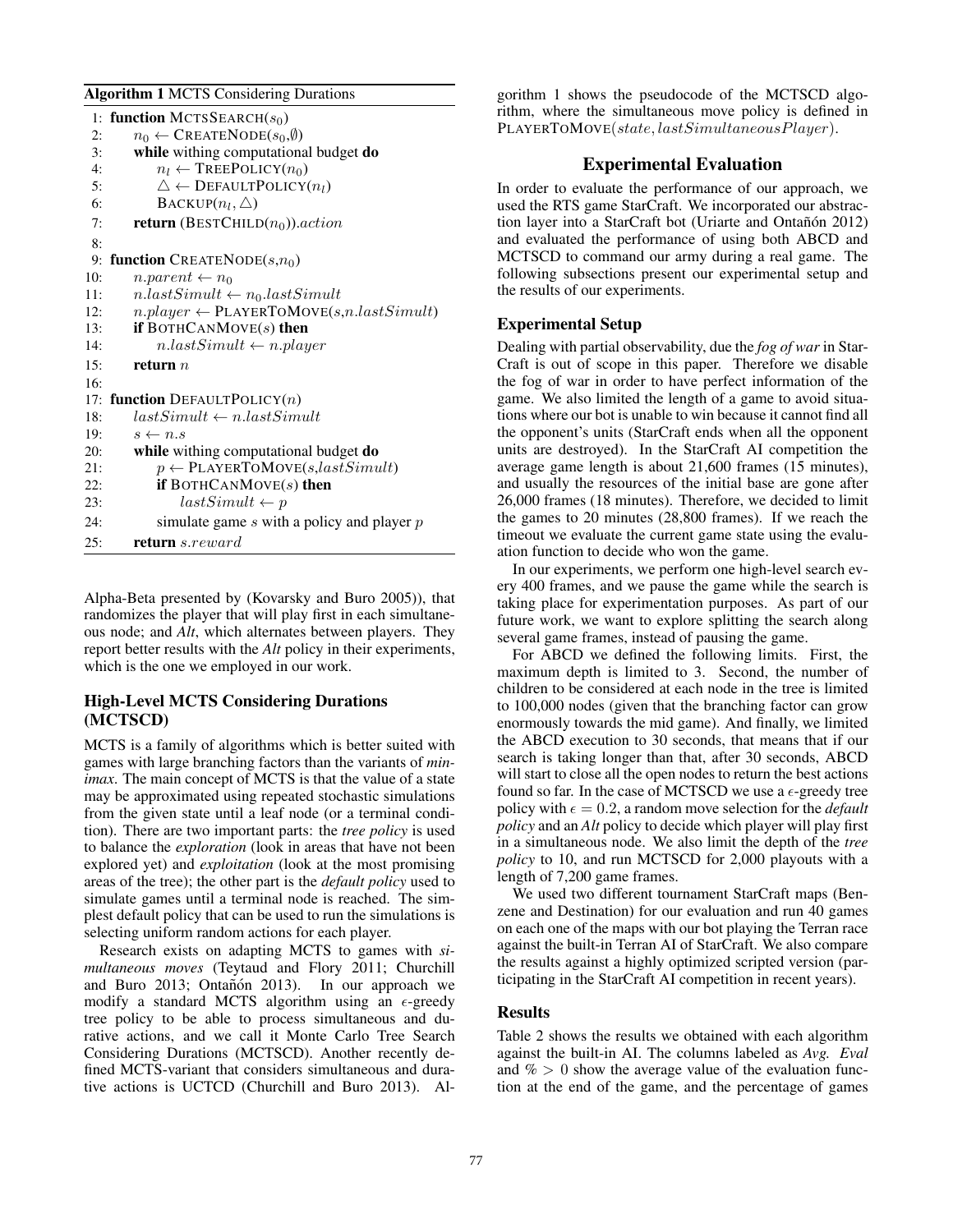| Algorithm     | Map         | Avg. Eval | % > 0  | Avg. $%$<br>overwrt. |
|---------------|-------------|-----------|--------|----------------------|
| Scripted      | Benzene     | 35853.33  | 100.00 |                      |
| Scripted      | Destination | 32796.51  | 100.00 |                      |
| <b>ABCD</b>   | Benzene     | 16020.45  | 81.82  | 83.05                |
| <b>ABCD</b>   | Destination | 18226.32  | 87.72  | 88.05                |
| <b>MCTSCD</b> | Benzene     | 16170.51  | 89.74  | 83.74                |
| <b>MCTSCD</b> | Destination | 20753.85  | 84.62  | 92.25                |

Table 2: Results of two game-tree search approaches using our high-level game state representation and a scripted AI.



Figure 4: Average branching factor grouped by the number of groups in the high-level state.

where our system was ahead at the end of the game. As we can see, MCTSCD achieves slightly better results than ABCD. *Avg. % overwritten* shows the percentage of times that the result of a search was a different action than the action currently being executed by a group of units. As a reference point we compare the results against a highly optimized scripted version of the bot showing that the scripted version still achieves a higher win ratio. A close examination revealed that both ABCD and MCTSCD sometimes were not able to search deep enough in the tree to realize that they should attack the enemy, when the enemy was far away in the map. Future work will focus on addressing this problem by increasing play out length, and by adding deterministic playouts to the ABCD version as done in (Churchill, Saffidine, and Buro 2012). Moreover, the fact that both ABCD and MCTSCD played better than the built-in AI of StarCraft indicates that our high-level abstraction is useful in transforming the problem of large-scale combat in RTS games to a level of abstraction where game-tree search is feasible and where the resulting actions are meaningful in the game.

To get further insights into the results, Figure 4 shows the average branching factor as a function of the number of groups in a high-level game state. As we can see the branching factor only grows beyond  $10^{10}$  when having a large number of groups (30 or more), which, as shown in the group frequency bars, is infrequent. In StarCraft the maximum number of units at a given time is limited to 400 (200 for each player), therefore the theoretical limit of the number of groups in our high-level representation is 400. But having 400 different type of units all spread over the map is really



Figure 5: Average search time for each algorithm grouped by the number of groups in the high-level state.

unlikely. Hence, as we can see in Figure 4 the most common number of groups in our high-level representation is around 10 with an average branching factor of 10<sup>4</sup> .

We also analyze the amount of time spent doing search. This is a crucial point since we want to be able to execute the search during a RTS game. Figure 5 shows the evolution of time spent per search by each algorithm as the number of groups in the high-level state increases. Notice how ABCD starts to saturate (stopping the search due the defined timeout) when we have more than 30 groups. After having more than 19 groups, our implementation of ABCD starts hitting the limit of 100,000 nodes explored per tree level, and thus time stabilizes. MCTSCD's time increases with the number of groups, since the time it takes the simulator to roll the game state forward increases with the number of groups.

#### **Conclusions**

This paper has presented an approach to game-tree search in large-scale RTS combat scenarios based on game-state abstraction. We presented a state representation, a procedure to map low-level states to high-level states and a simulator that can roll the state forward. We also presented a new variant of MCTS that considers durative actions (MCTSCD). Our experimental results indicate that the information captured in our high-level abstraction is at the appropriate level of detail to reduce the branching factor, while still producing meaningful actions.

As part of our future work, we would like to first explore different bandit strategies for MCTS, such as Naïve Sampling that better exploit the limited number of iterations that MCTS can be executed in an RTS game. Additionally, we would like to incorporate additional aspects of the game (such as construction, and resource gathering) into the game-tree search approach, to achieve a RTS-playing system purely based on game-tree search. Finally, we would also like to improve our game simulator to learn during the course of a game, and produce more accurate combat estimations, independently of the RTS game being used.

### **References**

Balla, R.-K., and Fern, A. 2009. UCT for tactical assault planning in real-time strategy games. In *International Joint*